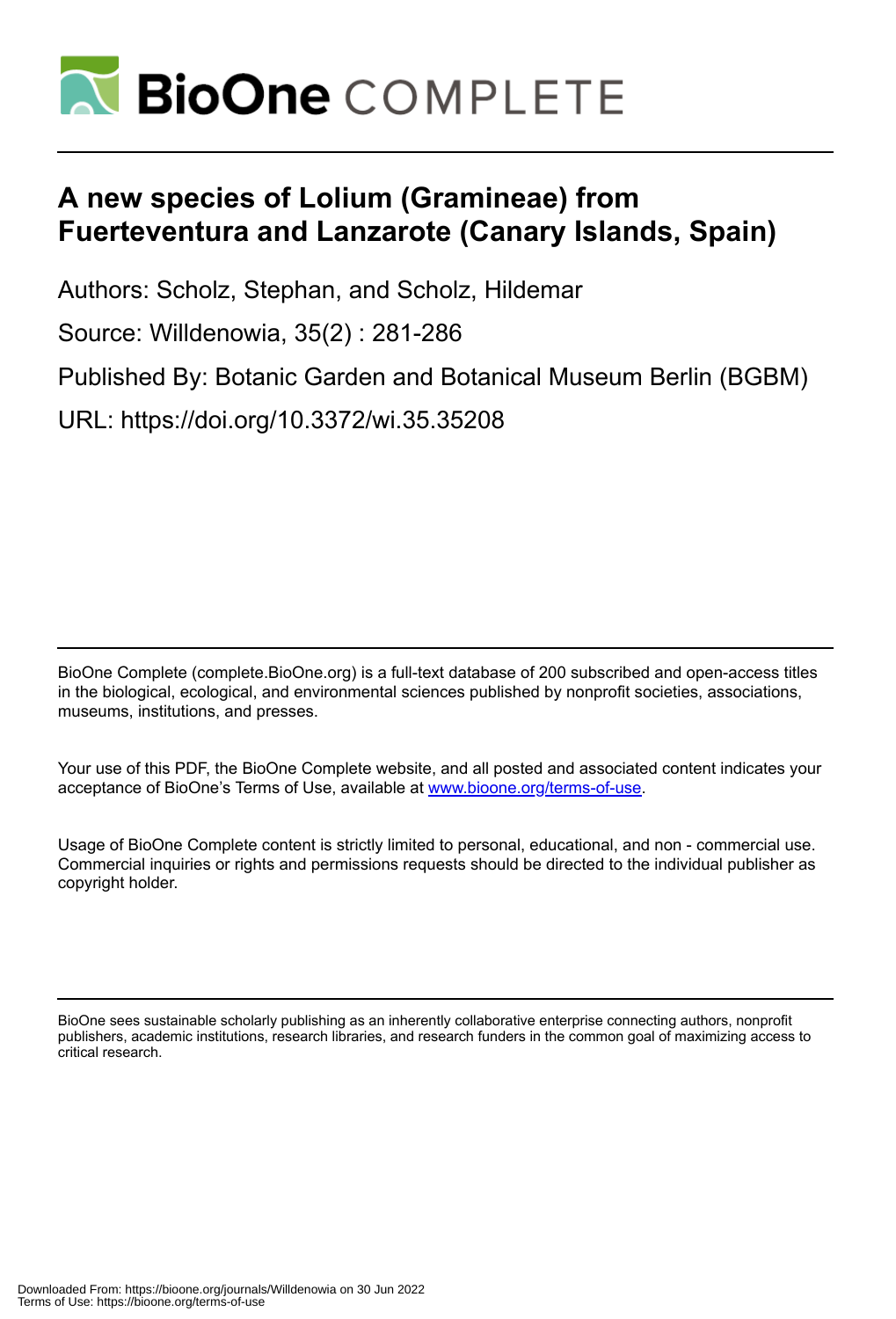STEPHAN SCHOLZ & HILDEMAR SCHOLZ

## **A new species of** *Lolium (Gramineae)* **from Fuerteventura and Lanzarote (Canary Islands, Spain)**

### **Abstract**

Scholz, S. & Scholz, H.: A new species of *Lolium (Gramineae)* from Fuerteventura and Lanzarote (Canary Islands, Spain). – Willdenowia 35: 281-286. – ISSN 0511-9618; © 2005 BGBM Berlin-Dahlem.

doi:10.3372/wi.35.35208 (available via http://dx.doi.org/)

*Lolium saxatile* is described as a species new to science and illustrated. It is related to *L. multiflorum,* but has a perennial habit and other distinguishing morphological features. It forms part of the last remnants of an evergreen vegetation in the humid upper mountain zones of the Jandía massif of Fuerteventura and the Famara massif of Lanzarote.

During our studies of the flora and vegetation of the Jandía massif in Fuerteventura, the first author examined a perennial *Lolium* species, coming to the conclusion that it hardly could be assigned to any of the known species of the genus. Specimens were sent to the second author, who confirmed it as a new species, which is described here.

The plant itself was not a new discovery, being known since 1946, when a specimen was collected by the late E. R. Sventenius, one of the great explorers of the Canarian flora, but its status was not recognized. In some herbaria exist specimens under various names; the sheets examined by us are listed below.

*Lolium saxatile* H. Scholz & S. Scholz, **sp. nov.** Holotypus: Insulae Canariensis (Hispania), Fuerteventura, Pico de la Zarza, 2.4.1975, *Acebes & Pérez de Paz 4890* (TFC; isotypus: B) – Fig. 1-2.

A speciebus generis *Lolii* indigenatis canariensibus *(L. canariensis, L. edwardii)* culmis multo robustioribus et ramosis differt. Basi vaginae basales crassiores in fibrillas parallelas solutae.

Perennial grass growing in dense tufts. *Culms* 4-6-noded, ± branched, 25-60 cm tall, erect, glabrous. *Leaves* glabrous; leaf blade up to 30 × 6 mm, rolled in young shoots; auricles absent; leaf sheath usually shorter than blade, the lowest ones at base disintegrating in parallel fibres; ligules 0.2-2 mm, slightly pointed. *Spikes* 6-15 cm long, terminal or lateral, often overtopped by the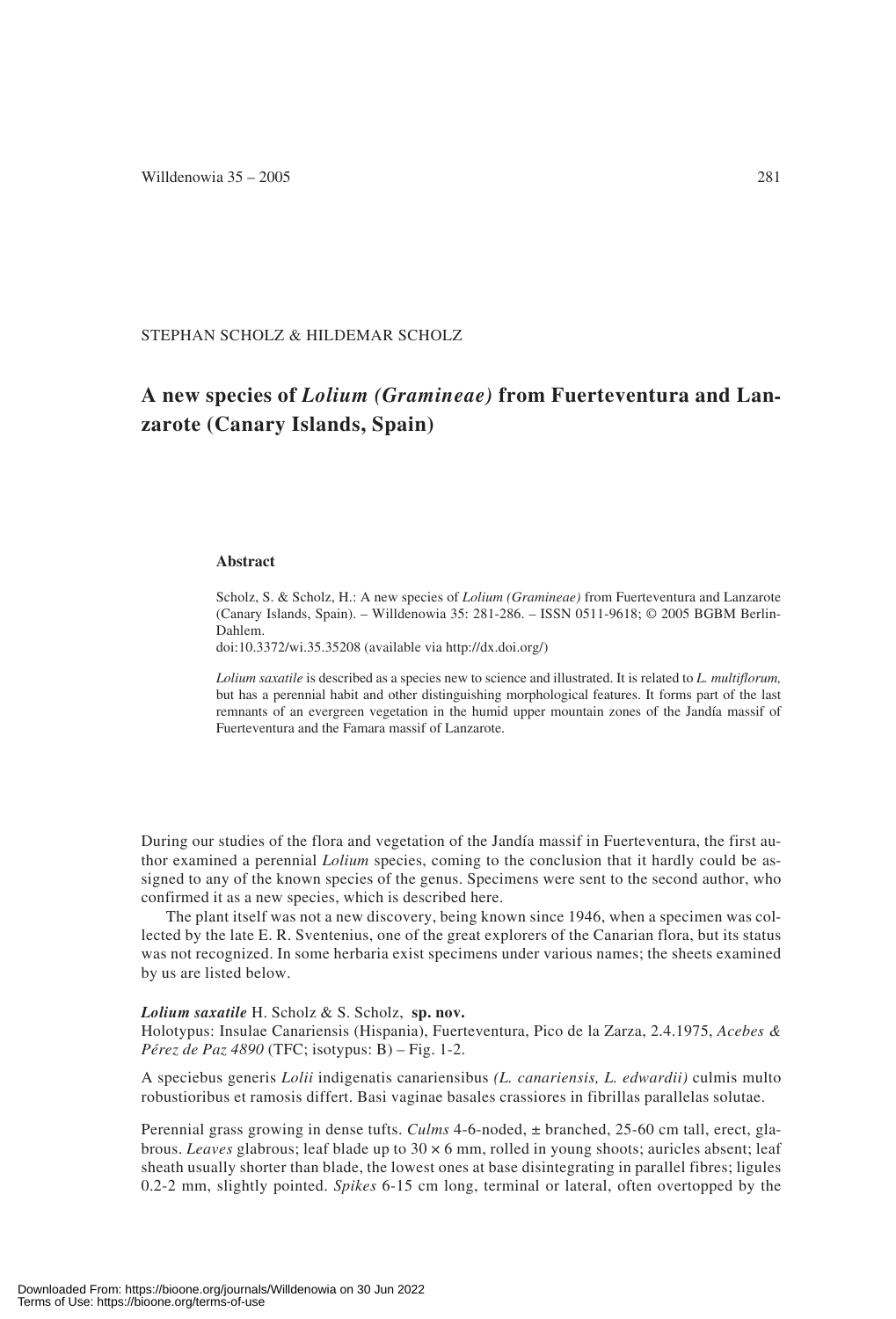

Fig. 1. *Lolium saxatile* – A: culm with upper nodal branches; B: culm with disintegrating leaf sheaths; C: lower leaf sheath basally disintegrating in fibres; D: terminal spikelet. – Drawn by M. Rodewald (Berlin) from the specimen Furteventura, Pico de la Zarza, 800 m, 28.1.2001, *S. Scholz* (B).

blades of the uppermost leaves. *Rhachis* smooth or somewhat scaberulous, convex-concave. *Spikelets* (10-)12–20 mm long (excluding awns), (3-)5-10-flowered, about as long as the rhachis internodes; rhachilla shortly hairy. *Glumes* 5-10-nerved, 4-6 mm long, reaching 2/3-3/4 of the adjacent lemma of the same length; lemma pointed or bidentate, with terminal or subterminal, 1.5-3 mm long awn, glabrous to finely pubescent; palea a little shorter than lemma, its keel nerves with minute teeth. *Anthers* 2.8-4 mm. *Caryopsis* ellipsoidal, 3 × 1 mm.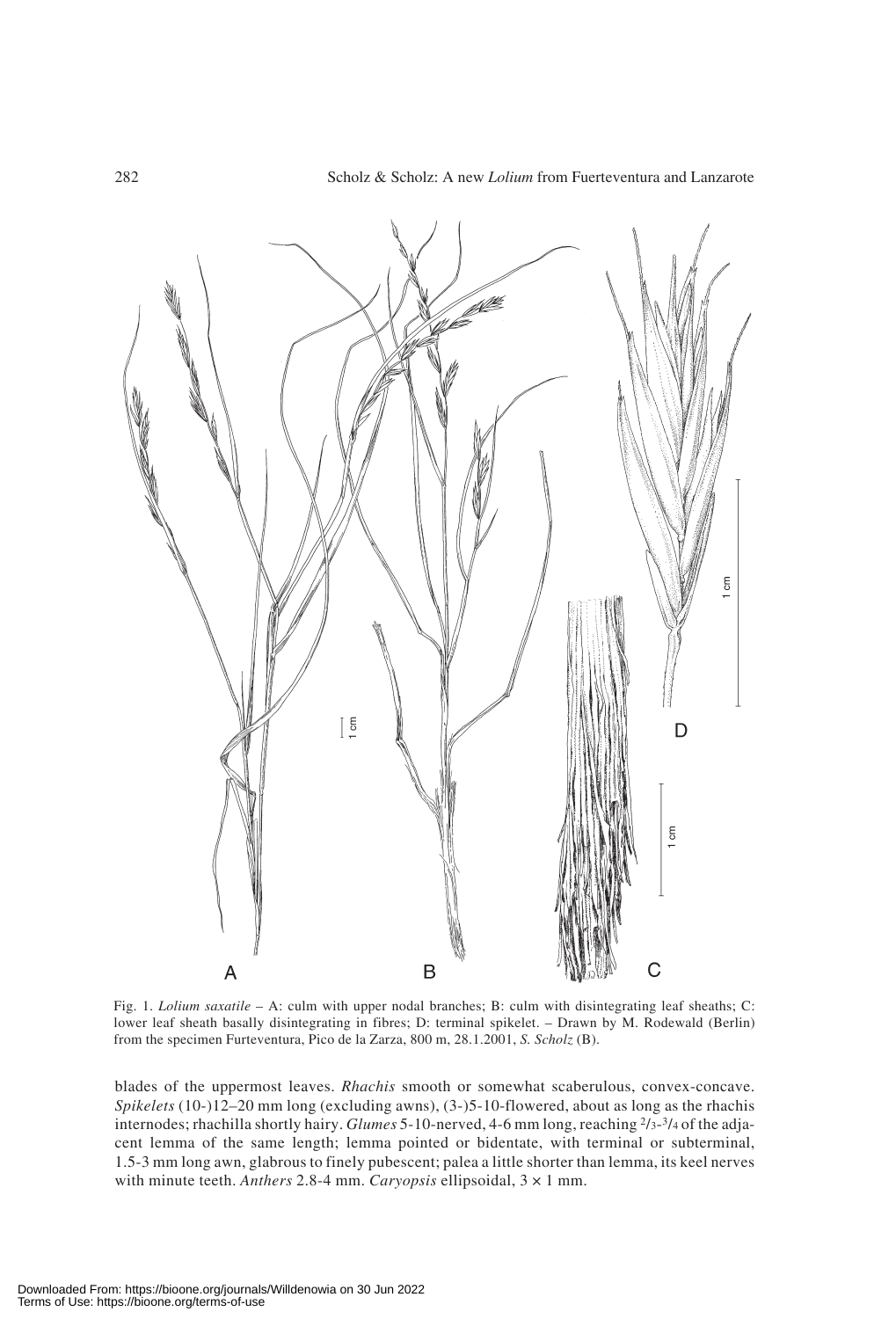#### Willdenowia  $35 - 2005$  283

*Specimens examined.* – In the herbarium of the Jardín Botánico Canario Viera y Clavijo (LPA) five sheets were found: LPA 002225, LPA 002226, LPA 002227, LPA 002228 and LPA 002229, all are dated 23.4.1986 and come from a plant collected at the type locality by A. Marrero on 21.2.1986 and cultivated in the Jardín Canario in Tafira.

In the herbarium of the Jardín de Aclimatación de la Orotava (ORT) the following sheets were examined: Fuerteventura: Cofete 500 m, 2.4.1957, *E. R. Sventenius* (ORT 21972); Pico de la Zarza, 4.4.1957, *E. R. Sventenius* (ORT 21973); Pico de la Zarza, 21.3.1946, *E. R. Sventenius* (ORT 21981); Pico de la Zarza, sine dato, *E. R. Sventenius* (ORT 23898); Pico de la Zarza, 8.4.1955, *E. R. Sventenius* (ORT 25511); ex horto from seed collected at Pico de la Zarza, Fuerteventura, 24.5.1982, *A. Santos* (ORT 29327).

Of these sheets, ORT 21972, ORT 23898 and ORT 29327 are very typical representatives of the new species, while ORT 21981 and ORT 25511 are rather poorly developed. A further specimen, ORT 21969, without locality, differs slightly by its very long inflorescences but is also assignable to the new species. ORT 21973 is more problematic: the specimen was collected within the geographical range of *L. saxatile,* but has very long, many-flowered spikes and rather short leaves, which do not overtop the inflorescences; it may represent a young plant.

In the herbarium of the Universidad de La Laguna (TFC) beside the type collection are two more sheets: Fuerteventura, Pico de la Zarza, Jandía, 26.2.1993, *P. L. Pérez de Paz & al.* (TFC 35807); Lanzarote, Haría, El Castillejo, 15.3.1997, *J. A. Reyes Betancort* (TFC 40390).

*Taxonomic affinities.* – *Lolium saxatile* is rather extraordinary within *Lolium* because (1) of its perennial habit (although exact field and experimental observations about the longevity of the plants are not yet available), (2) the erect culms with some upper nodal branches terminating in a spike, and (3) basal shoots up to nearly 1 cm wide with sheaths finally splitting along the subepidermal sclerenchyma and vascular bundles, giving the lower culm portion a characteristic appearance.

Evidently, *Lolium saxatile* is closely related to the Mediterranean annual or biennial *L. multiflorum* Lam., which probably originates from Italy (Terrell 1968) but is now widespread and cultivated all over the extratropical world as a valuable fodder grass. Although not mentioned in the *Lolium* monograph (Terrell 1968), *L. multiflorum* also tends to nodal branching. Branching populations exist in N Africa (e.g. Morocco) and are also widespread in the northern parts of the central Canary Islands (Gran Canaria, Tenerife) and perhaps in the western group (La Palma, Gomera, Hierro). However, all these N African and Canarian branched annual or biennal forms of *L. multiflorum* differ from *L. saxatile* by their thinner culms and scarcely disintegrating basal sheaths. More remotely related are the small, graceful Macaronesian annual endemics *L. canariense* Steud. (Porto Santo, Canary and Cape Verde islands) and *L. edwardii* H. Scholz & al. (so far known only on El Hierro, Gomera and Tenerife in the Canary islands).

We do not know the ecological reasons why grass genera that in temperate climates exhibit unbranched above-ground culms, in the Macaronesian islands so often evolve successfully into taxa with branching culms, frequently showing a shrubby habit. Examples are *Anthoxanthum maderense* Teppner, *Brachypodium arbuscula* Knoche, *Dactylis smithii* Link, *Holcus rigidus* Hochst., *H. mollis* subsp. *hierrensis* Stierstorfer and *Melica canariensis* Hempel (= *M. magnolii* var. g*igantea* Bornm.). The phenomenon may be in some way equivalent to the woodiness exhibited by many Macaronesian members of genera that otherwise have herbaceous species in adjacent continental areas (e.g. *Echium*, shrubby Canarian *Rosaceae* genera, etc.), which was formerly often associated with an ancestral status but seems to be a secondary adaptation to island habitats lacking large herbivores (see e.g., for *Echium,* Böhle & al. 1996, and for the woody *Bencomia* alliance, Helfgott & al. 2000). Investigations are needed to clarify these questions for the *Gramineae* members.

*Distribution, ecology and phytosociology. –* The new species grows in the Jandía massif at the southern end of Fuerteventura and in the Famara massif in northern Lanzarote. Both mountain ranges, separated by c. 140 km, have many features in common. They are built of tertiary basalt, represent the highest elevations on each island (807 m at Pico de la Zarza, Fuerteventura, and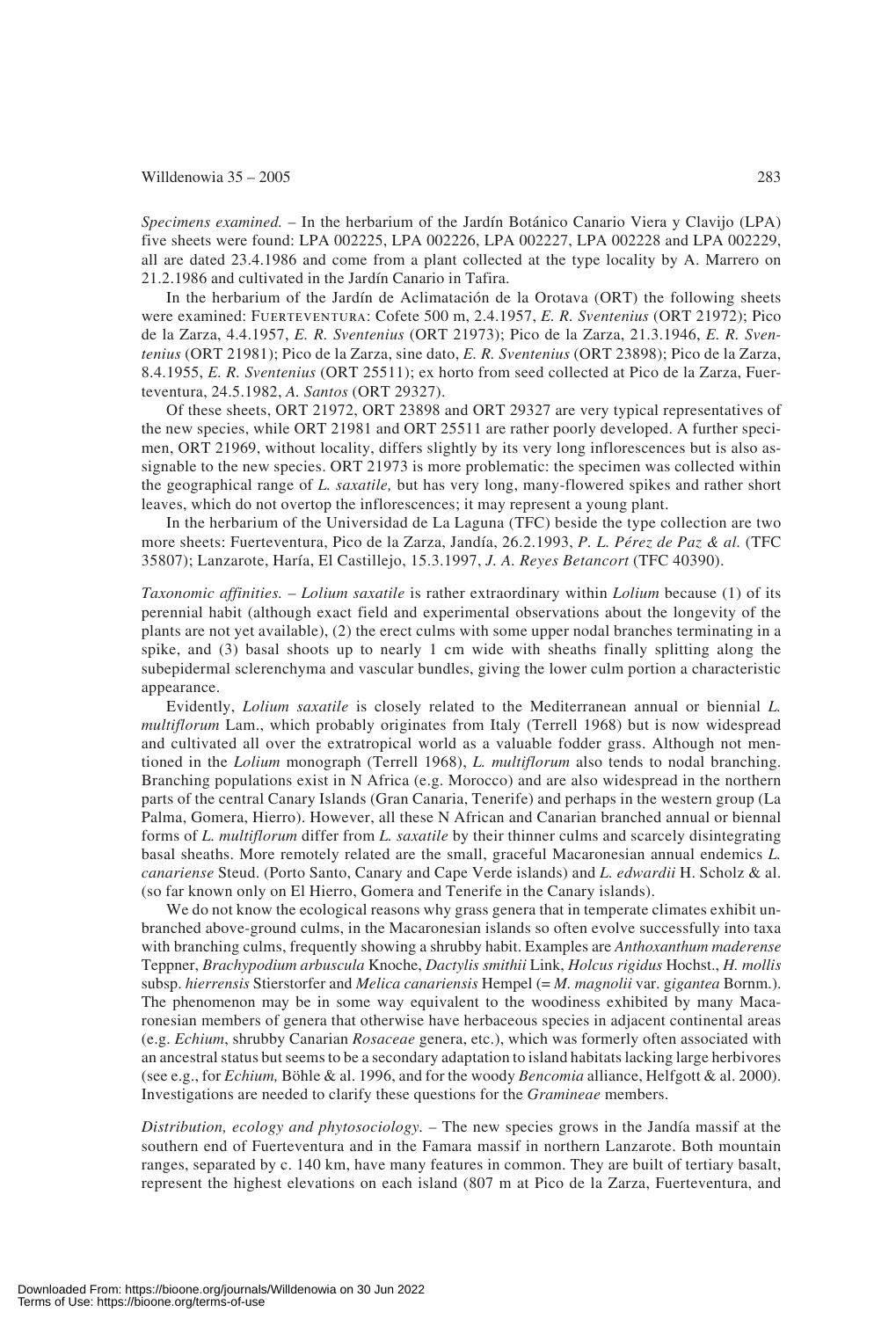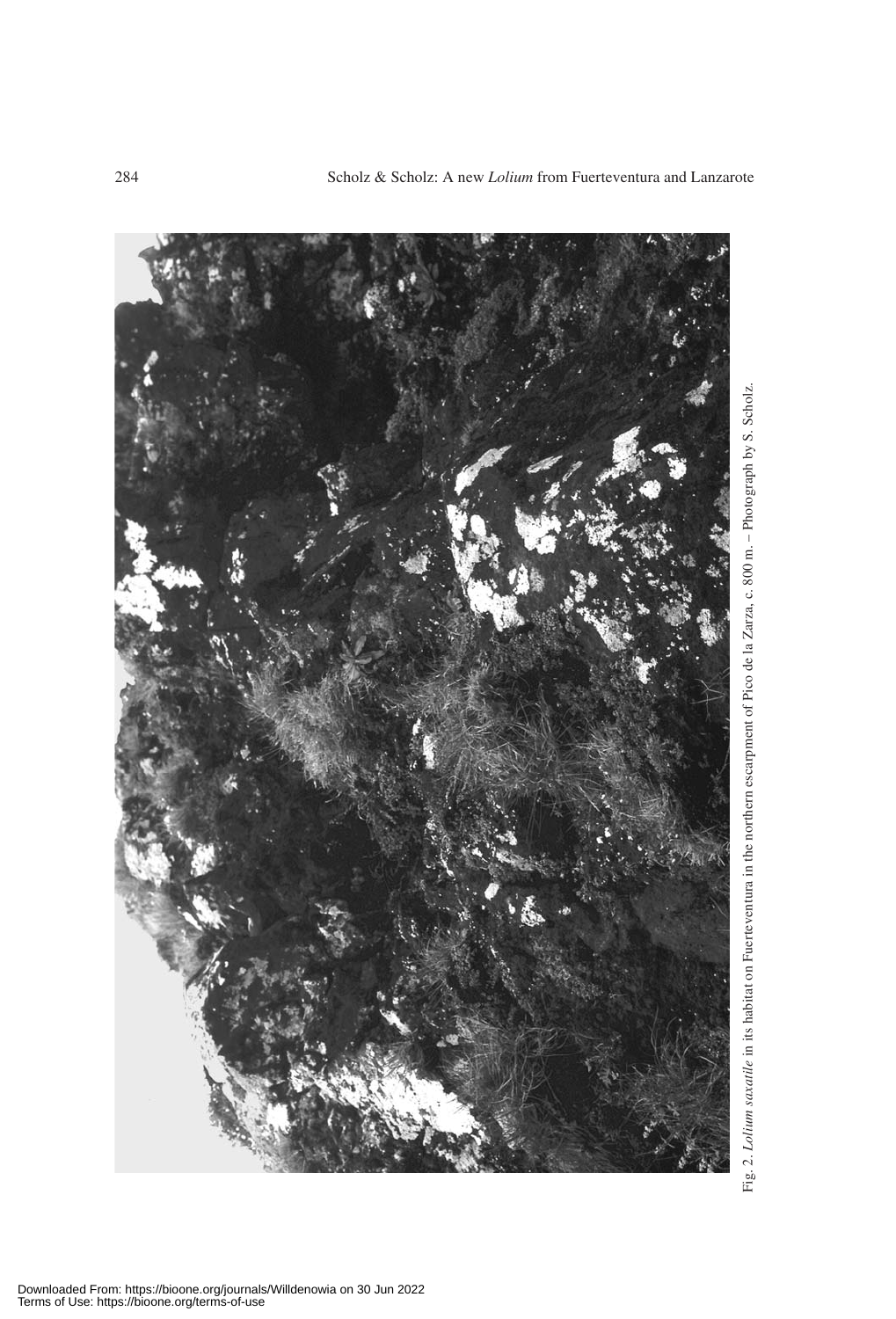#### Willdenowia  $35 - 2005$  285

670 m at Peñas del Chache, Lanzarote) and are affected by the trade wind clouds. This, together with the special topography of both regions, with presence of high, vertical N facing cliffs, allows a humid microclimate in the higher parts, which contrasts sharply to the general arid climate of the rest of the islands. In the Jandía massif, the uppermost parts shelter small remnants of vegetation related to the laurel forest vegetation of the central and western Canaries (Pruno-Lauretea azoricae Oberdorfer ex Rivas-Martínez, Arnáiz, Barreno & A. Crespo 1977).

The Jandía and Famara regions constitute the most important centres of biodiversity of these islands (Bramwell 1974, 2001, Kunkel 1980, 1982, 1993, Marrero Rodriguez 1991), with a number of local endemic plant and animal (mainly invertebrate) species. For vascular plants, the figures given by different authors vary slightly, the most recent figures are 9 endemic species in the Famara massif (A. Reyes-Betancort unpubl.) and at least 9 in Jandía (S. Scholz, unpubl.). 10-12 species are shared by both localities, constituting a particular Eastern Canarian element.

In the Jandía massif, *Lolium saxatile* is distributed discontinuously along approximately 7 km of the central parts of the mountain ridge between 450 and 800 m, being more common above 650 m. It is an important member of the vegetation of the N facing cliffs and locally abundant, growing together with, among other species, the local endemics *Ononis christii* Bolle and *Echium handiense* Svent., the Eastern Canarian endemics *Sideritis pumila* (Christ) Mend.-Heuer, *Bupleurum handiense* (Bolle) Kunkel and *Reichardia famarae* Bramwell & Kunkel, and more widespread Canarian species such as *Rhamnus crenulata* Aiton and the ferns *Polypodium macaronesicum* Bobrov and *Davallia canariensis* (L.) Sm. Numerous moss and lichen species are also present.

In the Famara massif, the species is much rarer, being restricted to only two localities with very few individuals (A. Reyes-Betancort, unpubl.).

*Lolium saxatile* might have formed an important part of a once more developed and extended shrubby or at some places arboreal vegetation of the higher mountains of both islands, which became degraded probably already after the arrival of the first inhabitants from N Africa in the first millennium before Christ, and destroyed to its near disappearance after the conquest of the islands by the Europeans in the 15th century.

*Conservation status. – Lolium saxatile* grows on vertical, inaccessible cliffs, which constitute refugia from free-roaming goats and sheep and other herbivores such as rabbits. Whereas very rare and threatened with extinction in Lanzarote, the species is still locally frequent in the Jandía massif of Fuerteventura. According to the criteria B 1a, b(iii) and B 2 a, b(iii) (IUCN 2001), the species must be classified as "Endangered (EN)". Advancing habitat degradation affects especially the Jandía massif, although most of this mountain range as well as the Famara massif are protected by Natural Park status.

#### **References**

- Böhle, U.-R., Hilger, H. & Martin, W. 1996: Island colonization and evolution of the insular woody habit in *Echium (Boraginaceae).* – Proc. Natl. Acad. Sci. U.S.A. **93:** 11740-11745. [CrossRef]
- Bramwell, D. & Bramwell, Z. 1974: Wild flowers of the Canary Islands. Santa Cruz de Tenerife.  $\alpha = \alpha - 2001$ : Flores silvestres de las Islas Canarias, ed. 4. – Madrid.
- Helfgott, M., Francisco-Ortega, J., Santos-Guerra, A., Jansen, R. K. & Simpson, B. 2000: Biogeography and breeding evolution of the woody *Bencomia* alliance *(Rosaceae)* in Macaronesia based on ITS sequence data. – Syst. Bot. **25:** 82-97.
- IUCN 2001: IUCN Red List categories and criteria, version 3.1. Gland & Cambridge.
- Kunkel, G. 1977: Endemismos canarios. Inventario de las plantas vasculares endémicas en la provincia de Las Palmas. – Naturalia Hispanica **15.**
- 1980: Die Kanarischen Inseln und ihre Pflanzenwelt. Stuttgart & New York.
- 1982: Los Riscos de Famara (Lanzarote, Islas Canarias). Breve descripción y guía florística. – Naturalia Hispanica **22.**
- 1993: Die Kanarischen Inseln und ihre Pflanzenwelt, ed. 3. Stuttgart & New York.